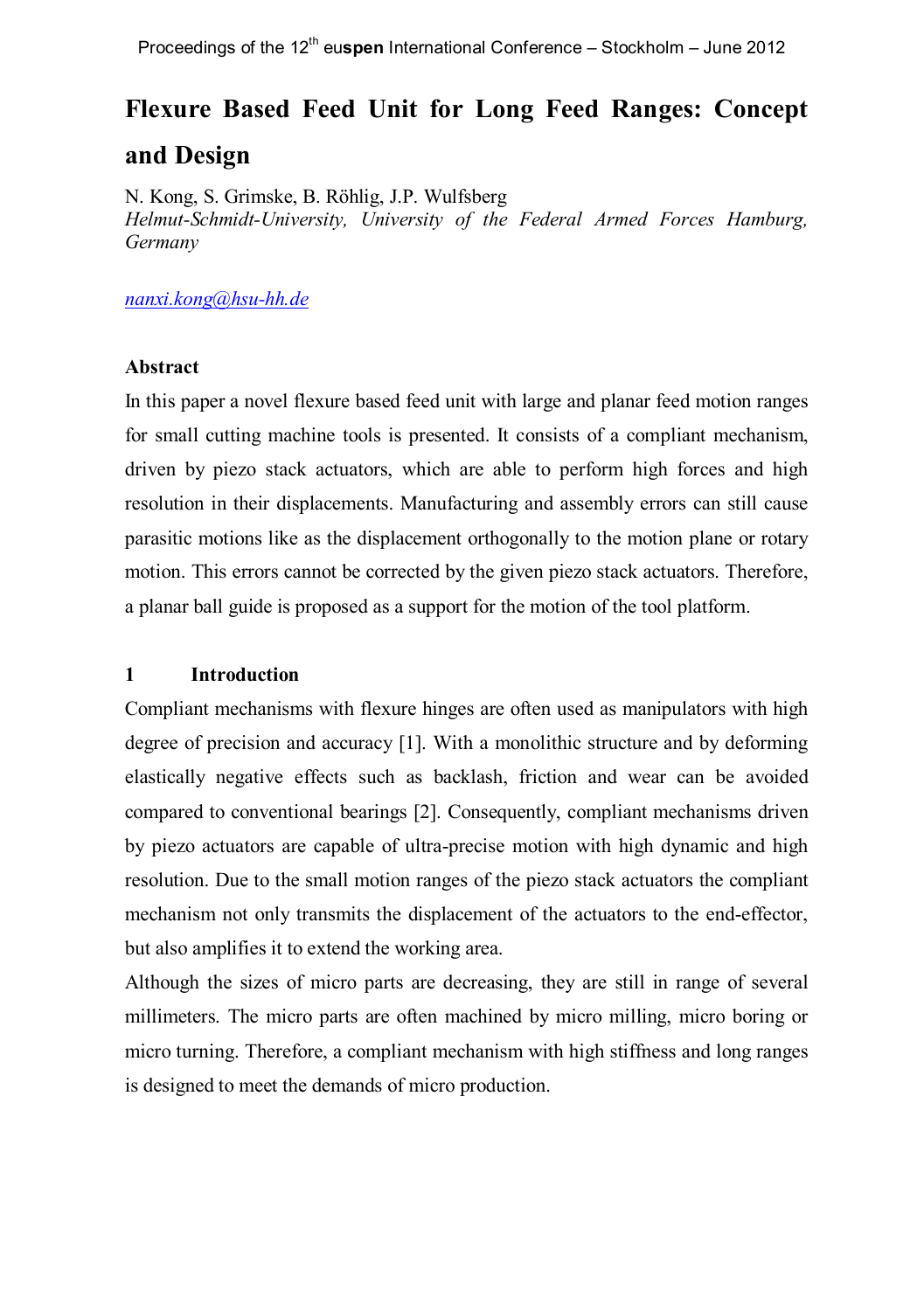Proceedings of the 12<sup>th</sup> euspen International Conference – Stockholm – June 2012

# **2 Design of the flexure based feed unit**

Based on a previous design of a bell crank lever for a flexure based feed unit [3] a compact design of a compliant mechanism is achieved by combining serial and parallel flexure systems to hybrid flexure systems. Parallel kinematics may reduce parasitic rotation errors. By stacking the parallel flexure systems in series longer ranges and more degrees of freedom are possible.



Figure 1 shows a first preliminary design of the monolithic compliant mechanism, which can be divided in three frames. Due to the smaller available space the motion in y-axis is realized by two frames which are connected serial to each other. The motion in x-axis can be provided by one frame. Consequently, the movements along the x-axis and yaxis are independent to each other.

Circular notch hinges are used as flexure hinges to avoid additional

Figure 1: Layout of the feed unit

eigenmodes in case of leaf hinges and to maintain a small displacement of the center of rotation between each rigid body [4]. Consequently, a high mechanical stress is expected for circular flexure hinges, which restrains the maximal range of the compliant mechanism. Therefore, materials with high ratio between yield stress and Young's modulus like AW 2024, AW 7075 or HOKOTOL etc. are preferred.

Machining processes can cause relatively high cutting forces, which lead to the deformation of the compliant mechanism. Beside the geometry and the number of the flexure hinges the piezo stack actuators are the essential parts, which can increase the stiffness of the feed unit. By implementing preloaded piezo stack actuators the compliant mechanism can also be assembled with compression force. According to finite-element-simulations this measure expands the available working area up to 5.15 mm along the x-axis and 3.68 mm along the y-axis even with static loads of 20 N in x- and y-directions at the tool platform.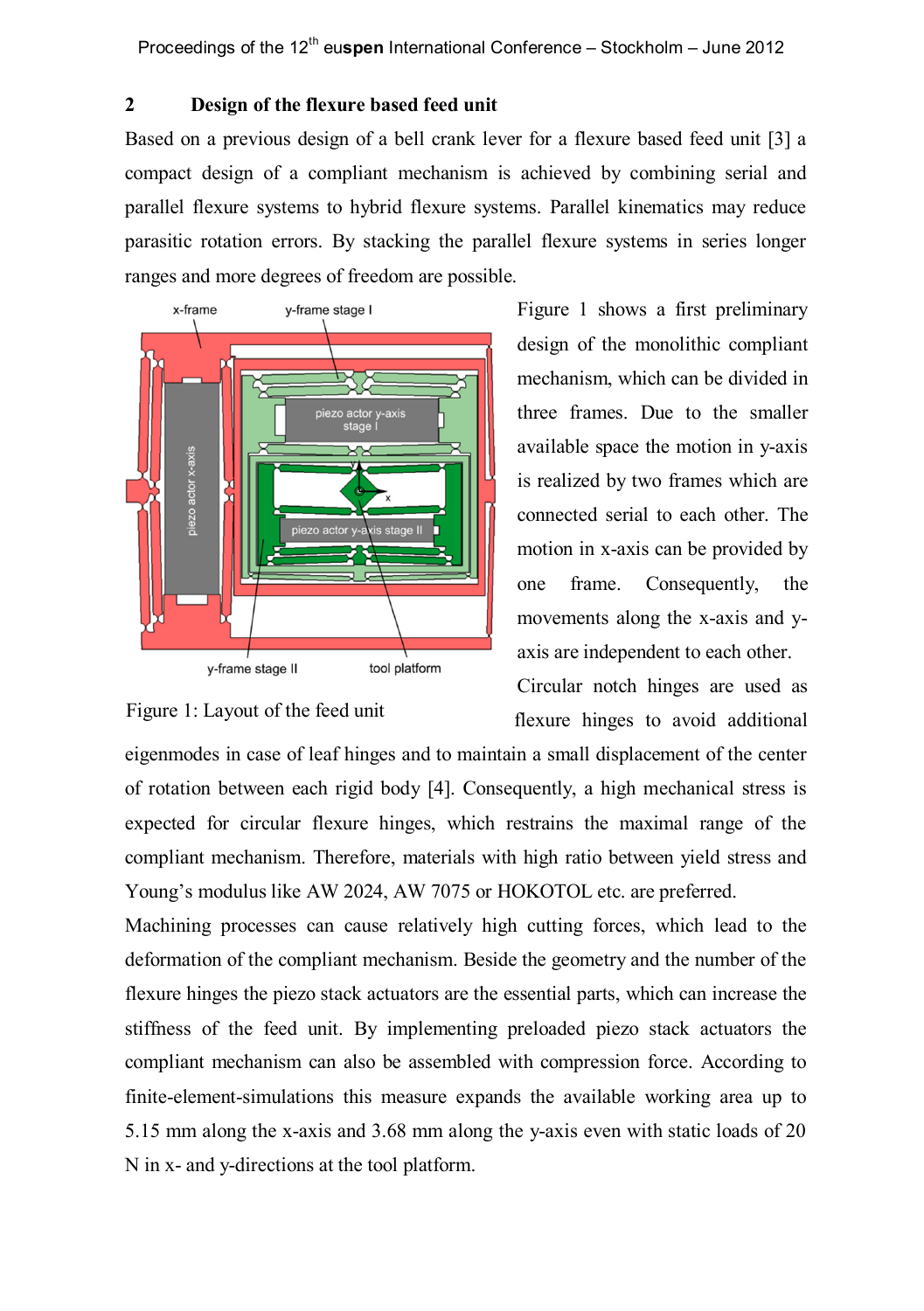Proceedings of the 12<sup>th</sup> euspen International Conference – Stockholm – June 2012

### **3 Planar ball guide**

Parasitic motion is a common problem for compliant mechanism. A few of the parasitic displacements may be eliminated by the parallel and symmetrical structure of the mechanism. However, some parasitic effects like the displacement orthogonally to the motion plane or rotary motion cannot be corrected by the given piezo stack actuators. Therefore, a planar ball guide is implemented as a support for the motion of the tool platform in three degrees of freedom. Different to planar air bearings and linear bearings systems, which are arranged orthogonal to each other a ball guide shows a higher rigidity as well as a more compact design [5].



Figure 2: a) Design of the planar ball guide; b) assembled feed unit

The design of the planer ball guide is shown in Figure 2 a). Six ceramic balls with two guide discs each are used to set the guide plain for the motion of the tool platform. Three guide balls and the ball cage keeps the ball between their discs. Furthermore, four permanent magnets provide the necessary preload of 378 N to enable the contact of the balls to their discs and increase the rigidity of the ball guide. In the current design a stiffness of 200 N/mm may be achieved.

The lower carrier is fixed on base frame of the feed unit. The adjustment of the feed unit with the planar ball guide to the work piece is accomplished by two leveling screws between the lower and upper carries. Both carries are connected by a spring steel sheet to each other. As seen in Figure 2 b) the position of compliant mechanism is fixed to the upper carrier by the connector. Finally, the tool platform is fixed to the upper disc carrier (Figure 3), which can be moved with respect to the lower disc carrier.